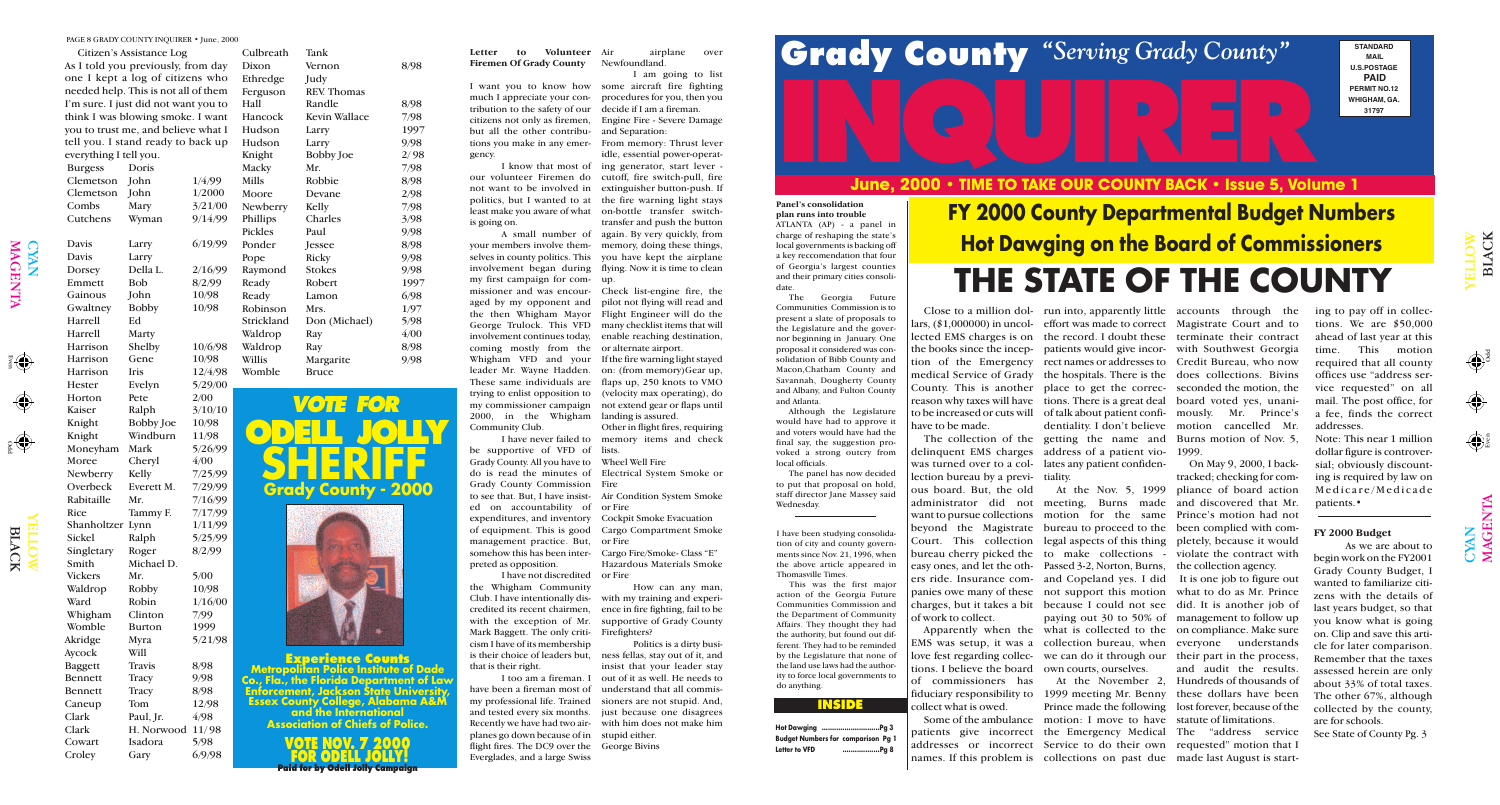$\mathbf{\Xi}$  $\overline{\phantom{0}}$  $\blacktriangleleft$ C K

 $\bigoplus$ 

 $\bigoplus$ 



 $\mathbf{\Xi}$  $\overline{\phantom{0}}$  $\blacktriangleleft$ C K

 $\mathbf{\Sigma}% _{T}=\mathbf{\Sigma}_{T}\times\mathbf{2}^{T}$  $\blacktriangleleft$ G  $\bf \Xi$  $\bm{\mathsf{Z}}$  $\boldsymbol{\Xi}$ 

#### **Page 2 Grady County INQUIRER • June, 2000**

Odd Even

# from the desk of **THE EDITOR**



HIV prevention programs in among the epicenters of the to 2 million people every Coast. The report predicted that prisons, the Centers for Discuss hard-to-treat and potentially year. Eight million people are The study says a TB stratethe disease will spread across Control and Prevention fatal disease. About 100,000 infected each year. gy sucessfully implemented the globe unless \$1 billion amonimud Monday Each state will recaive inmates have active TB and The report identified TB in New York City in the midworth of resources is devoted about 40 % have drug resishotspots - countries where at 1990s - deploying health to controlling it. lion. A simily released by the tant TB, said Gen. Vladimir least 5 percent of all TB cases workers to watch patients The report also suggests CDC in August frond that there Yalinin, the chief of prisons. are drug resistant. The hightake each and every dose - is that physicians in many counare 8,900 limates nationwide the only way to cure the distries are improperly prescrib-About 30,000 people with est percentage of drug- resisand 67,000 with the virus that active cases are released from tant TB cases were found in ease and stop the proliferaing TB drugs, contributing to -- a mie five times prison in Russia each year, tion of drug- resistant strains. Latvia at 22 percent. the problem. than the national awaand 400 prison workers have While the approach used **State Prison Near Whigham** Now; I am advising, again, that we will have a jobs it would create is not worth the cost. WHIGHAM GA - Do you remember the first effort state prison, probably near Whigham if we keep Now comes the serious part. The possibility of to consolidate Whigham School? A delegation sitting on our hands. These kinds of problems a TB or HIV/AIDS,Hepatitis C epidemic. from Whigham PTO went to Atlanta and talked to never go away. This prison problem started with Remember, America has lost it's ability to quaran-Governor Lester Maddox. He stopped the consol-John Harrell and George Trulock in their elected tine. idation. The last PTO meeting I attended I said capacities. They have spread this prison virus into It will be three county commissioners who that we have not heard the last of this. We need to the Whigham Community Club, City Hall, county will make the prison decison. Three commissioners, Norton, Burns, and Copeland have already lay the groundwork to prevent consolidation in commission, and business/special interests of the future. Sure enough, several years later, con-Cairo. It would be a good deal for business, but a refused to support a prison referendum. They solidation of Whigham School was done, and citiwill vote for a prison without referendum, just rotten deal for county taxpayers. zens had no say in it, despite Mr. Fred Collins and Given that the start up costs to county taxpaylike Tommy Wells, Jimmy Douglas, and Oshie Williford did to consolidate Whigham School. Mr. Herring's efforts to prevent it. ers of  $$ 2$  million, that the state would never pay There should have been a referendum on this a nickel property tax, or for supporting infra-PS - I will vote for Fred Collins. He voted right. issue. There would have been a referendum if citstructure cost, extra court costs. It makes no ecoizens of District 1 had not sat on their hands. nomic sense for taxpayers. The few mediocre

The Cairo Messenger: **Norton seeks second term:**

**Whispering Charlie** It seems that Mr. Norton has questioned my Korean Veteran Status. He does not come out in the open and express these doubts, rather, he whispers around. Well Charlie, let me tell you about it. You can then find something else to whisper about. I don't claim to be perfect, but I am not a bad guy. You should know that. I know that you need to think that I am, for some reason, but it ain't so, never has been.

I served in the USAF Third Bomb Wing, 90th Bomb Squadron, based at K-8 Kunsan Korea. Although the peace treaty had been signed, someone forgot to tell the Chinese and North Koreans. They did not respect the peace Treaty. What the Third Bomb Wing did was teach them a little respect. I did a little more than my share, as I have done as a commissioner. You should know that too, as it is my nature. As a fellow commissioner you should be proud of my contributions, instead, you are jealous. •

 $\bigcup$  $\bm{\mathsf{X}}$  $\mathsf{Z}_\mathsf{I}$ 

 $\blacktriangleright$  $\blacksquare$  $\overline{\phantom{0}}$  $\overline{\phantom{0}}$  $\bigcirc$  $\geqslant$ 

### From

#### **Butter Norton's Bread?**

Mr. Norton said, If reelected, he will seek to situate a volunteer fire station at the five forks in the Midway area. Ka-ching goes the cash register. I tell you, that whether he is elected or not, if one is really needed, I will support it.

I'm surprised Norton did not promise, if re-elected, to pave a road or two while he was at it. He probably would have, had I not worked to take the politics out of road paving by the use of a published annual priority list. See Bivins Accomplishments published previously in Grady County Inquirer.

No mention whatever, has been made on the board about building a fire station in Midway, or anywhere else in Grady County. Since this has not been mentioned, I assume the three wolves, Norton, Burns, and Copeland have discussed it privately with the head honcho fire chief, Mr. Hadden, and have agreed on it.

The issue I raise here is not whether we need better fire protection, but whether Norton will continue to illegally make agreements privately. An

example of such a deal that has already gone down: In 1999 the Cairo Volunteer Fire Chief Mr. Wayne Hadden very confidently came to the board and requested \$25,000 to replace tanks and pumps on his trucks. Very quickly Burns brought the motion, seconded by Copeland. The motion passed 3-2 as I recall. The point is that this deal was agreed to privately, before the meeting. To approve such an off budget request is illegal. Amendment of the budget is legally required before the money is spent. Later the budget was amended at my request.

Norton states that we have accomplished a lot over the past four years. How many roads have been paved as a result of his tenure? One city of Cairo Street. How many roads have been surveyed as a result of Norton's tenure? None. Bivins had \$25,000 put in the FY 2000 budget for surveying of roads that have been approved by DOT for paving. Norton and the city commissioners supported cutting the money for surveying. The result of not surveying these roads is that all the expensive road machinery will not be utilized this summer. It was not used for grading and

drainage on new roads last summer either. Norton needs to understand that we are commissioners of Roads and Bridges, not firemen.

Norton, Burns, and Copeland appear to be in cahoots with Cairo Volunteer Fire Chief and head of Volunteer Fire coordinator Wayne Hadden. They appear to be attempting to develop the entire Volunteer Fire Department into a political force in Grady County, and to support consolidation of emergency services similar to Thomas County, then to seek separate taxing authority. Can you imagine the eventual cost to property owners? This is not meant to question the integrity of the volunteer firemen, but of their leader, who cannot make up his mind whether he is a volunteer fireman, or a Chamber of Commerce activist.

COUNTY VOTERS of Duncanville, Higdon, Midway, and Ragan, will control the butter on Norton's bread. •



unfortunately the modern politician is missing two key<br>ingredients of statesmanship knowledge of lats or her coun iry's own history and a hask-

**Charley Reese to with the** Orlando (Fia.) Sentinel.

#### **Root Pruner**

I know there are citizens out there who believe that you can govern peacefully and harmoniously. That you can resolve problems and prevail by being quietly cunning. Well, that is not my way, it is not honest. Besides, I could not be quietly cunning and keep citizens informed at the same time.

I am a problem solver that believes in root pruning. That is down there where the special interests live. They are not out there in the sunshine where the blooms and the fruit are. When you disturb the roots, that upsets them. They will scream and try to prevail in every way possible. The Cairo Messenger is their bull horn.

Please, take some of the rough with the smooth, keep supporting me, and eventually, peace will be restored. When people finally understand that I mean business when I say "of the people, by the people, and for the people", they will settle down, because, I'm going to wear them down, or wear them out.

### **Drug- resistant TB spreads**

**104 countries**

NEW YORK (AP) - Drug resistant tuberculosis has been found in 104 countries and could spread to every nation unless \$1 billion is devoted to controlling it, according to a study released Thursday.

The report was commissioned by philanthropist George Soros and conducted by Harvard Medical School.

Russian prisons are

**Study shows it has reached** developed TB, he said **" These epidemics are only** through a translator at a news conference in New York.

"These epidemics are only briefly local," said Dr. Paul Farmer, a professor of social medicine at Harvard and author of the report. "They will not remain within prisons, they will not remain within national borders."

TB is the leading infectious cause of death among adults worldwide, killing up

**briefly local. They will not remain within prisons, they will not remain within national borders."**

> **Dr. Paul Farmer** Harvard professor

Latvia was followed by the Delhi state in India, Estonia, the Henan province of China, the Dominican Republic, Argentina, the Ivanovo region of Russia and the Ivory in New York City required less than a year of treatment for each case, new strains of multi drug- resistant TB may require up to two years of complex treatment, costing anywhere from several hundred dollars to several thousand per patient.

Many countries lack the funding, personnel and public health infrastructure to implement such an intensive method of treatment.

### **in Hepatitis C**

ATLANTA (AP) - Only 54 of the 42,000 prisoners in Georgia have Hepatitis C, a potentially deadly liver disease. But health officials expect the number to increase to 300 by next summer, and prisoner advocates warn it could explode exponentially after that.

"You can see it coming like a freight train coming," said Katharine Huffman, an attorney with the southern center for human rights, an advocacy group.

**Prisons see increase** get officials, corrections board member Dr. William Whaley said the money the state currently spends on HIV-positive inmates would "be a drop in the bucket once we start treating hepatitis C."

Prison officials fear Hepatitis C could become a serious drain on financial resources.

At a recent meeting of corrections health and bud-

**CDC** 

Hepatitis is a virus that is spread through contact with infected blood - much like the HIV virus.

"There's a substantial proportion of substance abusers in prison populations and a high proportion (of those inmates) are infected with hepatitis C." said Dr. Miriam Alter, chief of the epidemiology section in the hepatitis branch of the Atlanta based Centers for Disease Control and prevention.

 $\overline{\phantom{0}}$  $\overline{\phantom{0}}$  $\blacksquare$  $\blacktriangleright$ announces grant to curb HIV in prison ATLANTA (AP) - Seven<br>states will receive a total of \$7 million in grants to halp develop

 $\bigcirc$  $\geqslant$ 

#### Flash:

Bivins brought a motion 6/6/00 to include for consideration in FY2001 budget, funds for centerline stripping of roads. Bivins brought motion for consideration of funds to survey roads. Both motions failed 3-2, Norton, Burns and Copeland voted no.

What is happening here? Are we out of road business of altogether?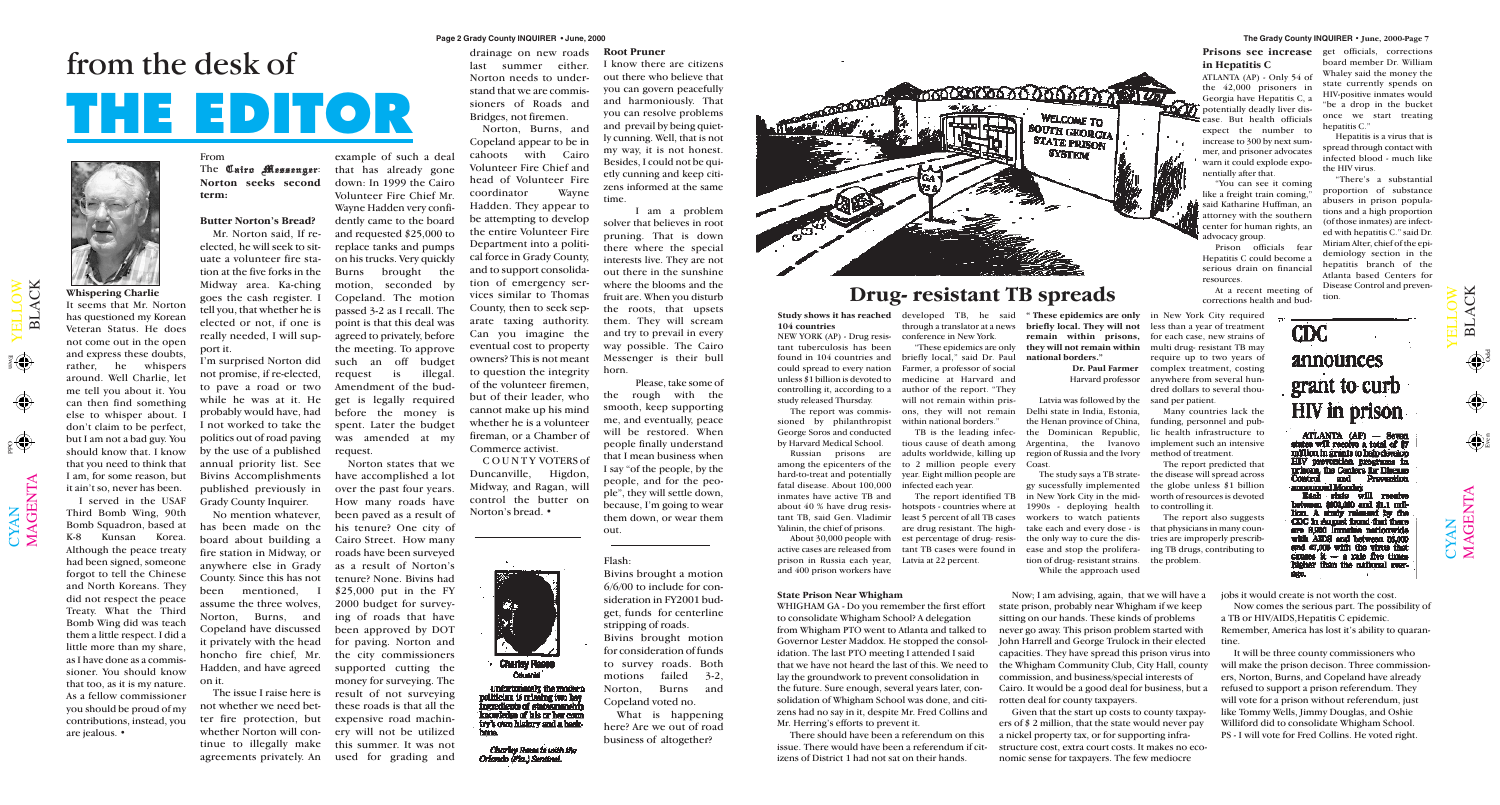$\mathbf{\Xi}$  $\overline{\phantom{0}}$  $\blacktriangleleft$ C K

#### **The Grady County INQUIRER • June, 2000-Page 3**

Odd

 $\overline{\phantom{0}}$  $\blacktriangleleft$ C K

 $\bigcup$  $\bm{\mathsf{X}}$  $\mathsf{Z}_1$   $\mathbf{\Sigma}% _{T}=\mathbf{\Sigma}_{T}\times\mathbf{2}^{T}$  $\blacktriangleleft$ G  $\bf \Xi$ 



# **LAND OWNERS** *The Rights of*

**GRADY COUNTY**

## *The Funny Paper*

Vote for George Bivins - County Commissioner - I Need To Stay Busy

**State Of County**

| CountyCommissioner's Office         | \$224,965    |
|-------------------------------------|--------------|
| <b>Roads and Bridges</b>            | \$1,272,988  |
| <b>County Shop</b>                  | \$145,485    |
| <b>Grady County Jail</b>            | \$785,733    |
| <b>Sheriff's Office</b>             | \$667,198    |
| <b>Emergency Medical Service</b>    | \$635,776    |
| <b>Clerk of Court</b>               | \$192,338    |
| <b>State and Superior Courts</b>    | \$251,137    |
| <b>Probate Court Judge</b>          | \$134,522    |
| Magistrate Court                    | \$114,813    |
| <b>Tax Commissioner</b>             | \$191,103    |
| <b>Tax Assessor</b>                 | \$204,633    |
| <b>Recreation Department</b>        | \$262,648    |
| <b>Extension Service</b>            | \$71,638     |
| <b>Buildings and Grounds</b>        | \$281,288    |
| <b>Registrar Office</b>             | \$30,715     |
| <b>Code Enforcement</b>             | \$164,292    |
| <b>Animal Control</b>               | \$105,720    |
| <b>Volunteer Fire</b>               | \$141,534    |
| <b>General Government</b>           | \$419,600    |
| <b>Inter Agency Supplements</b>     | \$457,230    |
| <b>Solid Waste</b>                  | \$277,80     |
| <b>Total Budget</b>                 | \$7,033, 172 |
| <b>Less: Miscellaneous Revenues</b> | \$2,070,748  |
| <b>SUBTOTAL</b>                     | \$4,962,424  |
| <b>Less: Fund Balance</b>           | \$1,200,000  |
| <b>SUBTOTAL</b>                     | \$3,762,424  |
| <b>Less: Sales Tax Rollback</b>     | \$1,139,872  |
| County Ad Valoreum Tax assessment   | \$2,622,552  |
|                                     |              |

Note that \$457,000 is spent on Inter Agency Supplements. By this designation, some expenditures are hidden from the public. Contributions to the Chamber of Commerce, for example, are illegal, yet it is

done.

In 1998 I made a motion to break out these agency expenditures to stand alone as separate items in the budget. Norton and the city commissioners opposed this.

of board members don't know what I have been doing. This past Thursday I met with the Corps of Engineers at the courthouse. I had Senator Ragan and Wallace Sholar there.'

The Chamber of Commerce began to send teams of observers to commission meetings to make their presence felt. Mr. Wayne Hadden appeared to lead this Chamber team. In his efforts he would use his Volunteer Fire status to discredit me. He claimed that I said I wanted to kill Volunteer Fire Department. This was an intentional lie. I have always been supportive of Volunteer

Fire. I am not supportive of his grandiose schemes, however. His underhanded efforts add an ugly dimension to what has always been a loving relationship between Volunteer Firemen and the citizens . Mr. Hadden seems to be trying to weld Volunteer Firemen into a political force, that he controls, in the county to support his schemes.•

During the Norton - Lewis debate on WGRA 5/31/00 Norton said "as a county commissioner, he had a lot of help from different resources. One he used most was the county employees."

He sure did. Instead of bringing new fresh ideas for improving county services to the citizens, he eventually just faded into the wallpaper and let the county administrator, county clerk, and the three wolves control him.

I wanted to redesign the wallpaper, and the landscape, and bring the county into the 21st Century. Require computerization and accountability at every level. I was moderately successful eventually, but it was like pulling teeth.•

During the Norton - Lewis debate on WGRA 5/31/00 Norton said: "Tired Creek has been a pet project of mine for over a year. A lot

Editors note: Mr. Benny Prince and George Bivins are the commissioners assigned to Tired Creek Committee. To hold such a meeting without inviting the Tired Creek Committee is an insult. Especially when you consider that the entire Tired Creek Property is in my District.

Do you remember that Norton did not advise Prince or Bivins that a tornado had hit their districts?

Remember also, that recently when Norton made his announcement to run for commissioner again, "he mentioned that he was considering building another fire station at five points in Midway?" He had never mentioned that to the board either.

What gives here? What other deals has he made on his own? All three of these incidents show either dishonesty, or an ignorance of protocol. Has Norton borrowed money or made committments without board approval?

Or, is Norton hot dawging, desparately trying to find issues that will pull his acorns out of the fire for this election? This conduct on the board is unbecoming of a real chairman.

Most all of my accomplishments as a commissioner began and developed independly. However, I kept my fellow commissioners informed of my progress ,and even invited their input.•

I have been critical lately about the sorry state of road paving . Now I understand why funds were not provided to survey already approved roads.

During the 5/31/00 debate, Norton revealed that he wanted another SPLOST for our roads, yet in his previous breath he said "I don't support any additional taxes.

Excuse me, isn't an additional 1% sales tax additional taxes? Is it possible he is confused?•

During the 5/31/00 debate Norton said "that he had mixed emotions about Zoning Regulations."

Mr. Walter Lewis didn't have any mixed emotions about Zoning your land. He said:

" I am against zoning in the rural county." He is unequivically opposed to Zoning Regulations.

Reprint from March Grady County Inquirer. Pg. 4:

"Norton is key to heading off Zoning Regulations and consolidation of the governments. If I were a voter in District three, I think I would have a word of prayer with him."•

 $\bigoplus$ 

 $\blacktriangleright$  $\blacksquare$  $\overline{\phantom{0}}$  $\overline{\phantom{0}}$  $\bigcirc$  $\geqslant$ 



 $\overline{\phantom{0}}$  $\overline{\phantom{0}}$  $\bigcirc$  $\geqslant$ 

> **Question** - What is the commission's first direction on Tired Creek? Should we develop, cut timber, build a lake? What would your direction be? **Norton answer**: Well, first off the county does own the Tired Creek Property through a quit claim deed that was issued in 1994. This claim has three covenants on it, 1 - it has to be for public use, 2 timber sale must be approved by the Geargia Forestry Commission. 3 Timber has to be cut under supervision of Georgia Forestry Commission and revenue put back into development of the property.

See Debate Page 5